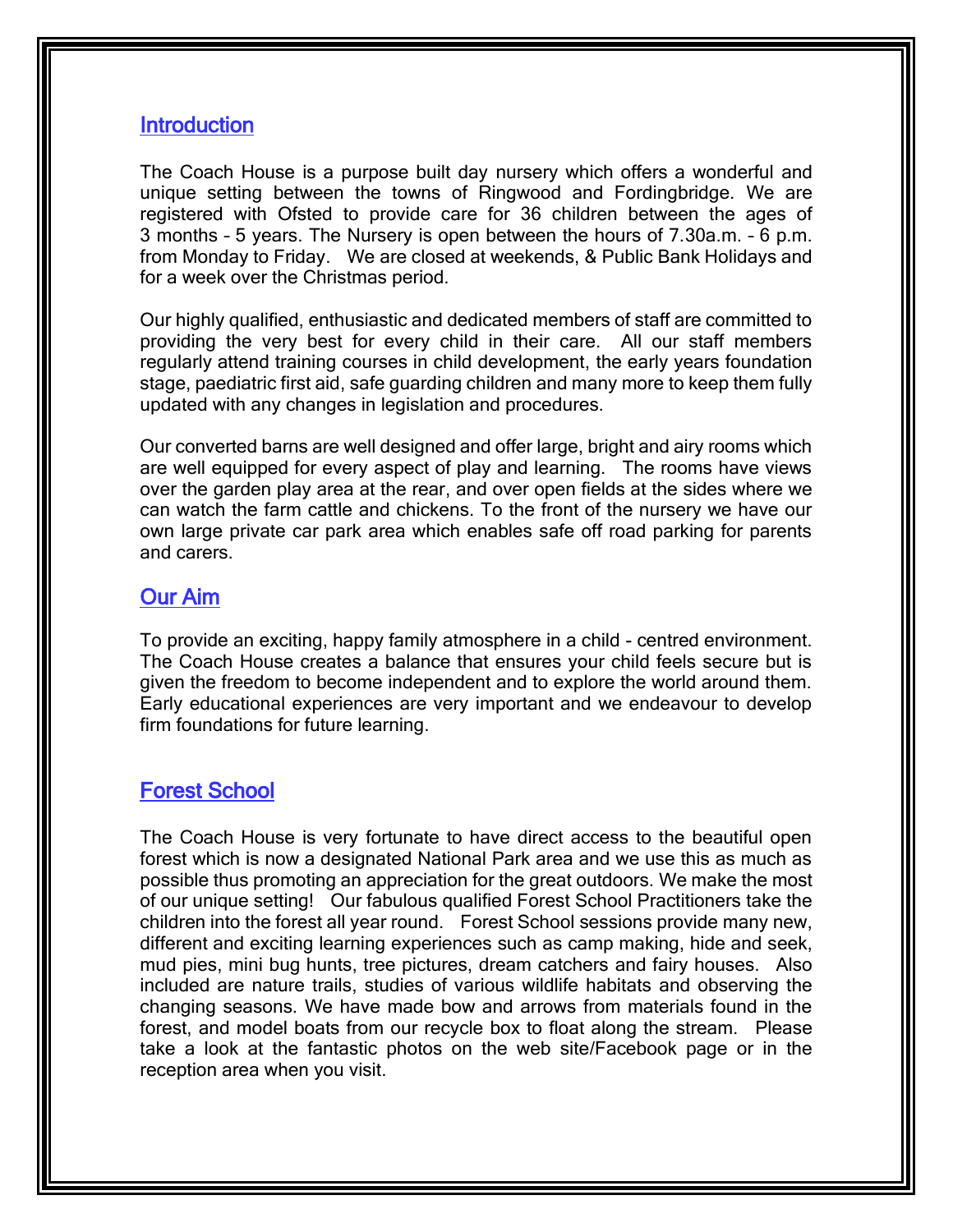### General Information

### **Starting at the Nursery**

For all children joining the nursery our initial emphasis is on making your child feel happy and secure. To assist in this process each child is allocated to a member of staff called a 'Key Person,' who will form a special relationship with the child and his or her parents/guardians.

We encourage parents to book a couple of settling in sessions for their child prior to starting at our nursery. These sessions are very individual and are made depending on the needs of each child and are usually held between 10am - 12 or 2 - 4 pm. These sessions should be booked with the Nursery Manager. We do advise parents to leave their child promptly to let the settling process begin.

### **Clothing**

At the Coach House our emphasis is on exploring and having fun both inside and out. Whilst we do provide aprons for painting please make sure your child is wearing easily washable clothes which they do not have to worry about. Waterproof "all in ones" are also provided. There are nursery bags which can be purchased from the Manager.

#### Clothes/accessories needed to bring to nursery.

Wellington Boots and socks Waterproof coat/jacket Sun hat (summer) Sun hat (summer) and the state of the All in waterproof Nappies and wipes Nappies and wipes Woolly hat, gloves (winter) Water bottle (Named) Complete change of clothes and extra underwear (essential if potty training)

#### Please make sure that all clothes are clearly labelled

### The Garden and the Field

Our secure, child friendly field is used as much as possible throughout the year, with slope access for the babies in buggies. The slide built into the slope gives hours of fun for children, running up and then sliding down, also rolling the tyres down the slope and chasing them across the field. There is also a large covered sand pit. The back garden area features an all-weather impact absorbing safety surface providing a safe place to ride bikes and scooters. Both areas provide a wonderful outdoor area to play and learn. Not forgetting our vegetable patch where the children grow seasonal vegetables which are used in our dinners or at snack time. These areas are used as much as possible, rain or shine, as we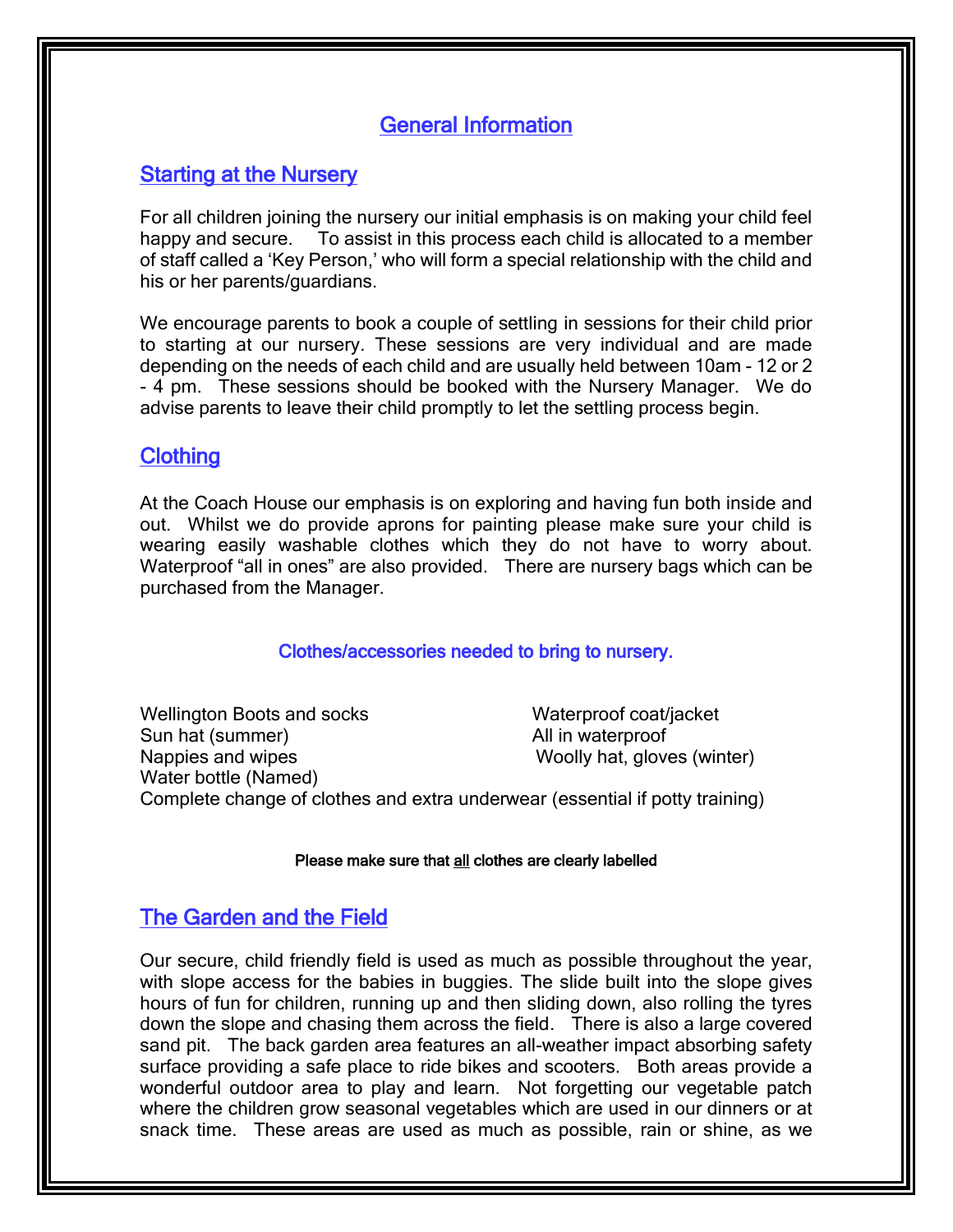believe that fresh air and outdoor play are very important in developing young children's physical and mental abilities. We have an open free flow system where the outside learning environment is accessible throughout the day so it is important for children to have suitable clothing for all weathers.

### Curriculum Activities

The Coach House Day Nursery/Forest School provides a stimulating child initiated indoor and outdoor environment where children are encouraged to make their own choices from continuous provisions stored at their level. This helps to develop friendships, imagination, negotiation skills and independence. We follow the Letters & Sounds principles which is a National six phase high quality teaching program for communication. Early Years to Reception begins with Phase one, which promotes listening and speaking, setting the grounding for learning phonic and reading.

The Statutory Framework for the Early Years Foundation Stage sets out standards for learning, development and care for children from birth to five. Practitioners use the Development Matters in the Early Years Foundation Stage Guidance when looking at the stages of development of their key children and planning their next steps of development. There are seven areas of learning and development set out in the framework to shape the educational programme, Prime and Specific Areas. This is as in The Statutory Framework for the Early Years Foundation Stage; all areas of learning and development are important and inter-connected. The Three Prime areas are particularly crucial for igniting children's curiosity and enthusiasm for learning and for building their capacity to learn from relationships and thrive.

The three prime areas are:

- Communication & Language
- Physical development
- · Personal, Social & Emotional Development

Practitioners support children in Nuthatches and Kingfishers to develop by focusing on the prime areas, which are the basis for successful learning in the other Four Specific areas. These seven areas will then be the focus for the Robins and Woodpecker groups.

The Four Specific areas are:

- · Literacy
- Mathematics
- Understanding the World
- **Expressive Arts & Design**

#### Nuthatches Room (3mths – Toddling)

The babies and toddlers are very well looked after by exceptionally dedicated staff. They are in a downstairs room which provides light and bright surroundings for them and they have an adjacent, separate sleeping room. Sleep and feeding patterns are followed, as much as possible, from their home environment. There is an option to have pureed meals provided for babies aged 6 months. Prior to that age we ask for all feeds to be provided. All the under 2's have a daily diary which is a record of sleeps, nappy changes and feed times. Parents can read and provide any additional daily information in these books. We plan the day guided by the Early Years Foundation Stage as above as this provides a high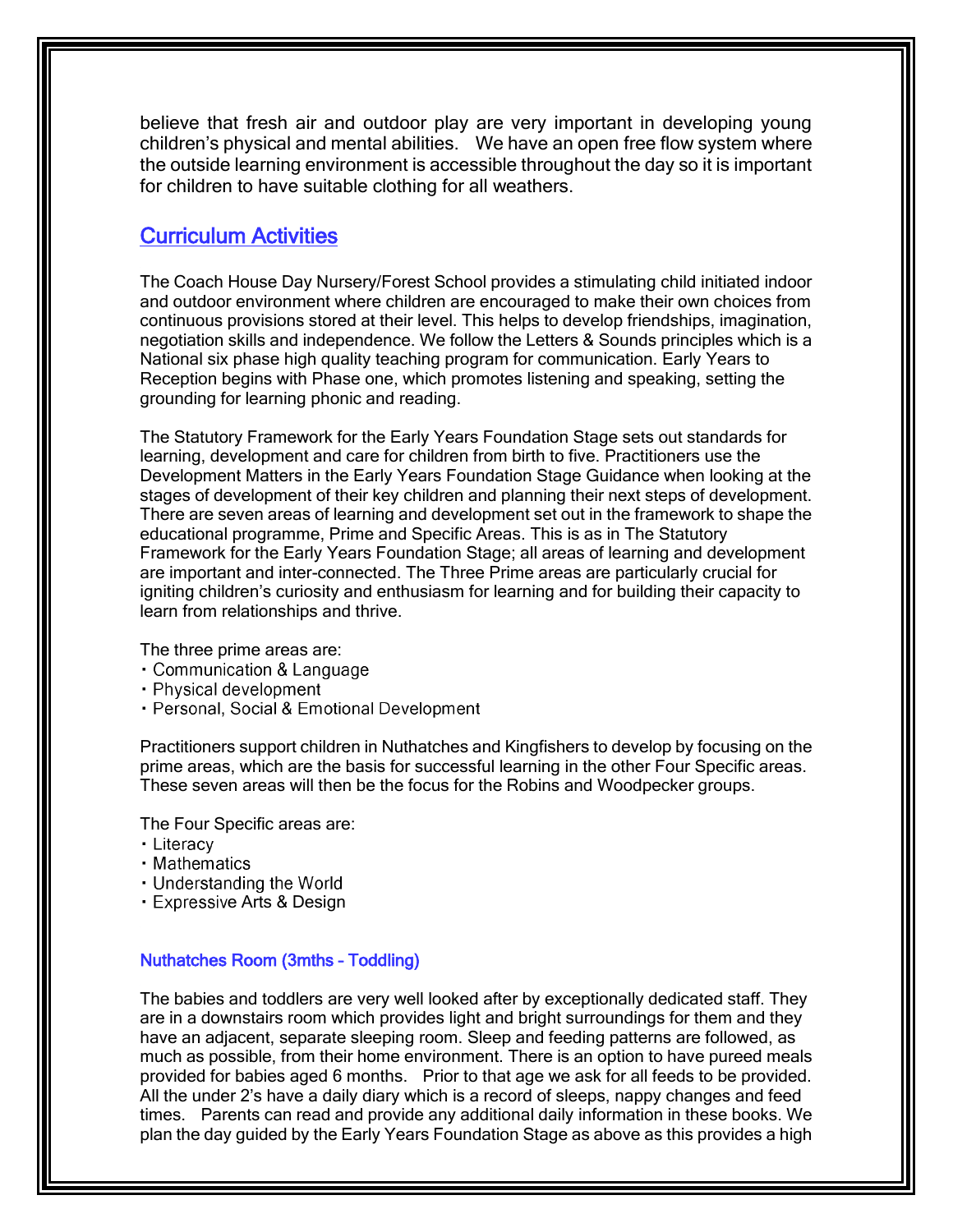level of stimulation, fun and sensory activities. The babies are encouraged to explore natural and man- made resources like painting and playing with gloop. Co- ordination skills are developed by the use of block building and using traditional nursery rhymes and simple action songs together with musical instruments to develop language skills. We have our own outside play area where the children can be in the fresh air for most of the day. We take the Nuthatches for pram walks to the farm, to Hucklesbrook stream and out into the forest, which they love.

#### Kingfishers (Toddling - 2 years)

The main difference between Nuthatches and Kingfishers is that they are walking, becoming more confident and independent. They like to spend time playing with the older children both indoors and outdoors and join in with some of their activities. This helps them to further develop their own self confidence.

At meal times, pureed food has now been replaced by fork mashed food and when ready, they sit with the older children at the specially provided low tables and chairs in the lunch room to eat.

The Key person continue to plan activities in the three Prime Areas with a wide variety of planned activities. These are accessible resources for the children to make their own choices and to develop sharing skills. Their language is further improved through books and traditional rhymes and songs. Small world & Role play are all important in the development of Language and Communication and there are also craft activities where lots of mess and fun all take place. All of these activities are key to their Personal, Social and Emotional development.

During the transitional period between Nuthatches and Kingfishers the key worker will continue to use the daily diary book. It is also at this time that the practitioners will complete each child's 2 year check. A copy of this will be given to you to share with their Health Visitor and any other setting the child attends.

With a key focus on outdoor play, the children will spend most of the day outside in the garden, field or the forest where all activities will take place on a much bigger scale, using chunky chalk, large brushes for example for mark making. The balance beams and climbing frames, bikes, ball games, parachute games, field games and forest walks are all important for Physical development.

#### Robins (2 – 3 year olds)

With Robins we are continuing to develop from Kingfishers. Practitioners encourage the child's individual interests and begin to incorporate the Specific areas of learning. At this age the children are becoming more independent in their personal development, which is encouraged through self-dressing e.g.; putting on coats and boots for example to go outside or self-serving during snack time. They begin also to make choices in their social groups. As with all the groups we base our learning through play, spending most of our day outside for our daily activities. We have a high standard of equipment which helps to develop language, early concepts of number, colour and shape. There are role play areas for dressing up and cosy corners for quieter activities such as stories and games to encourage concentration and imagination. We celebrate festivals and invite people from the community around us to share their expertise, along with our dual language parents who are coming in to share their language with us. The Key Person of each child will follow the individual child's development and interest, using this to inform their planning. Our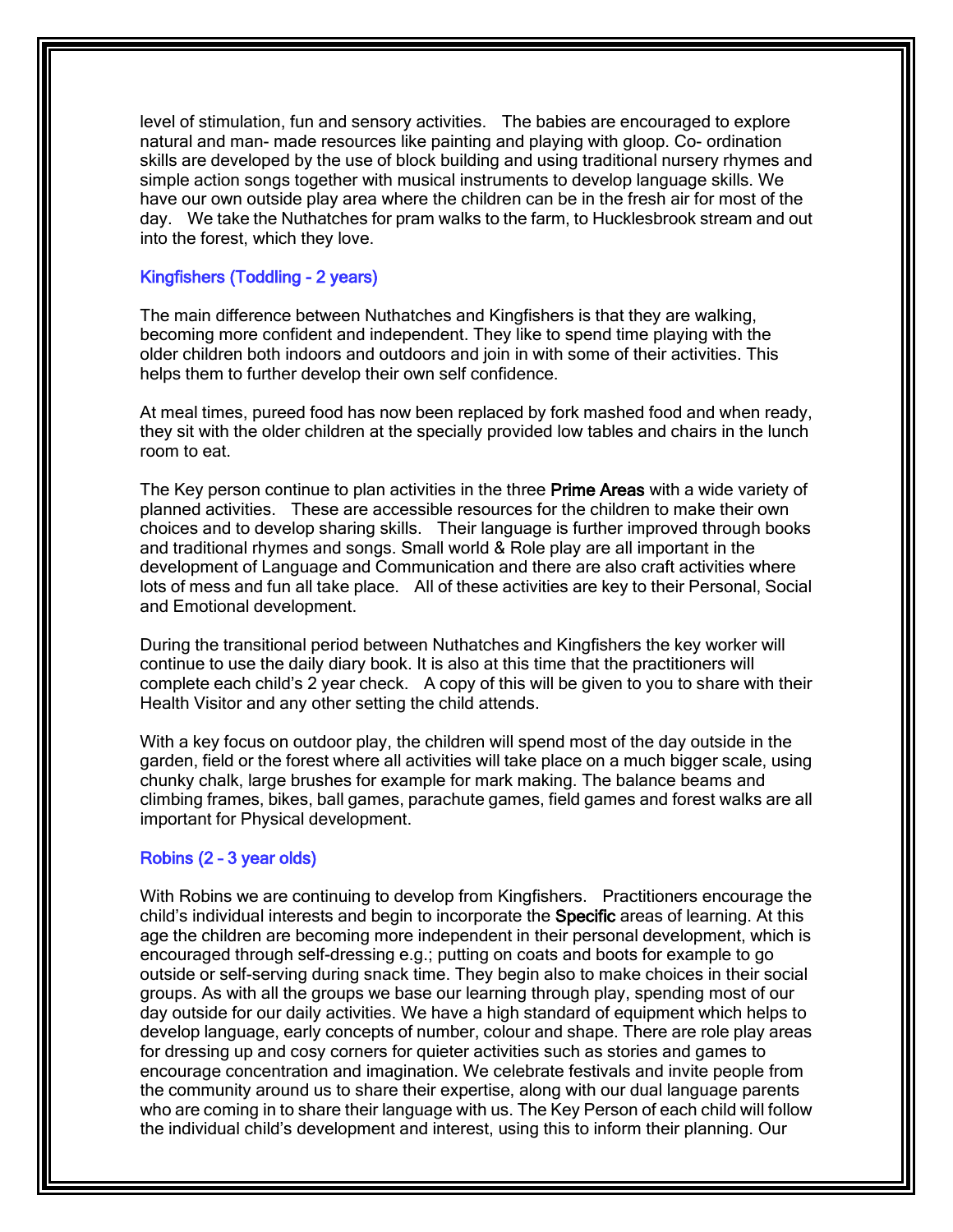daily routine offers a fun filled day where children make full use of our facilities, both indoor and out, in our free flow environment. There will be a quieter resting period for children who still need a sleep or just time to rest.

The Coach House Nursery is now able to offer 15 hours of flexible Standard term time or 11 hours, Stretched Funding (to continue through the holidays) for two year olds who are eligible to receive it.

#### Woodpeckers (Pre - School 3 - 5 years)

(Children move to the Woodpeckers in the September after their 3rd birthday. They will then be in a group of children due to start school the following September). At the Coach House our planning, which is based on the children's interests, covers the following areas from the Early Years Foundation stage curriculum.

#### The three prime areas;

- Communication & Language
- Physical development
- · Personal, Social & Emotional Development

Along with the Four Specific areas;

- · Literacy
- Mathematics
- Understanding the World
- Expressive Arts & Design

As with the groups above we provide a play based learning environment providing a balance of Adult led and Child initiated play with continuous provisions available to encourage children to make choices. Through craft, music, woodwork, role-play, physical exercise, stories/rhymes, nature and basic science activities along with our Forest Schools activity days, your child will be introduced to all seven areas of learning giving them broadly-based and enjoyable experiences. During their last year of Early Years Provision, to prepare the children for the move on to school, we have visits to and from the local schools to meet their new reception class teachers.

The Coach House is a member of the National Day Nursery Association and receive support from the Early Years Advisory Teacher from Hampshire.

We are now able to offer a choice of 15 hours of flexible term time funding for this age group from the term after a child's third birthday. This can be taken as 15 hours term time or 11 hours, continuing through the holidays. We offer flexible start and finish times. Parents can engage in the delivery of improved outcomes for their child by contributing to the online Journal. Adding achievements at home and things that their child is showing an interest in.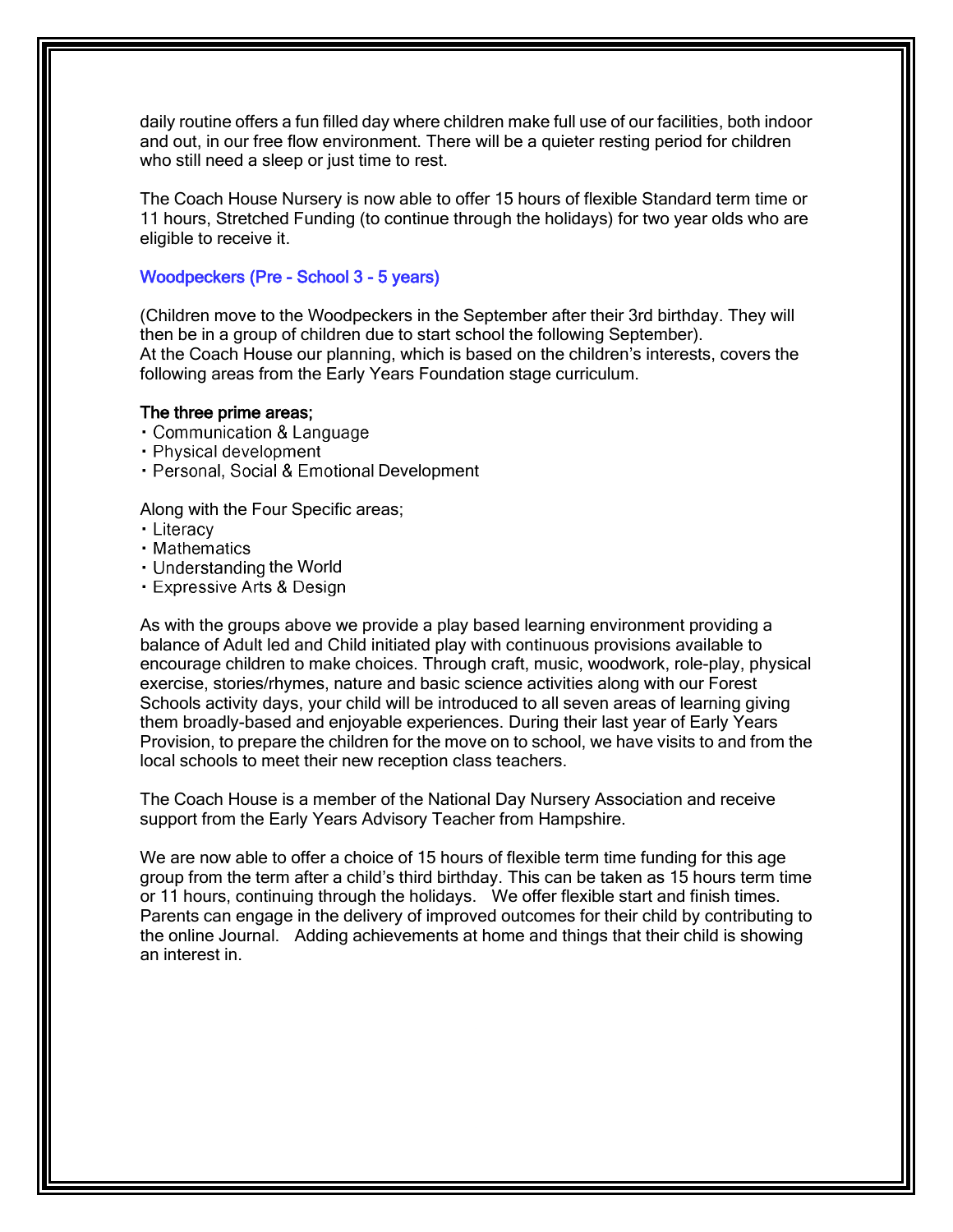### Fee Structure

| <b>Full Day Care</b><br>08.00 - 18.00<br>07.30 - 18.00  | £58.30<br>£59.90 |
|---------------------------------------------------------|------------------|
| <b>Full Time Care</b><br>08.00 - 18.00<br>07.30 -18.00  | £56.80<br>£58,40 |
| <b>Morning Session</b><br>08.00 - 13.00<br>07.30 -13.00 | £36.10<br>£37.70 |
| <b>Afternoon Session</b><br>13.00 - 18.00               | £29.70           |
| Short Day till 4pm<br>08.00 - 16.00                     | £55.20           |

Prices are inclusive of all meals, refreshments and activities.

Elder sibling discount of 5% is subject to our terms and conditions. A minimum of two sessions per week is required.

Annual holiday entitlement (January-December) is 50% of 2 weeks off your normal weekly child's attendance for children who attend 51 weeks a year per annum. The nursery closes for 1 week at Christmas.

We accept Childcare vouchers and Early Years and Two year funding. Please ask the Manager for more details.

If your child is claiming the EYE Funding, there may be a charge for consumables; this will be incorporated in the fees part of the invoice, before the funding is deducted.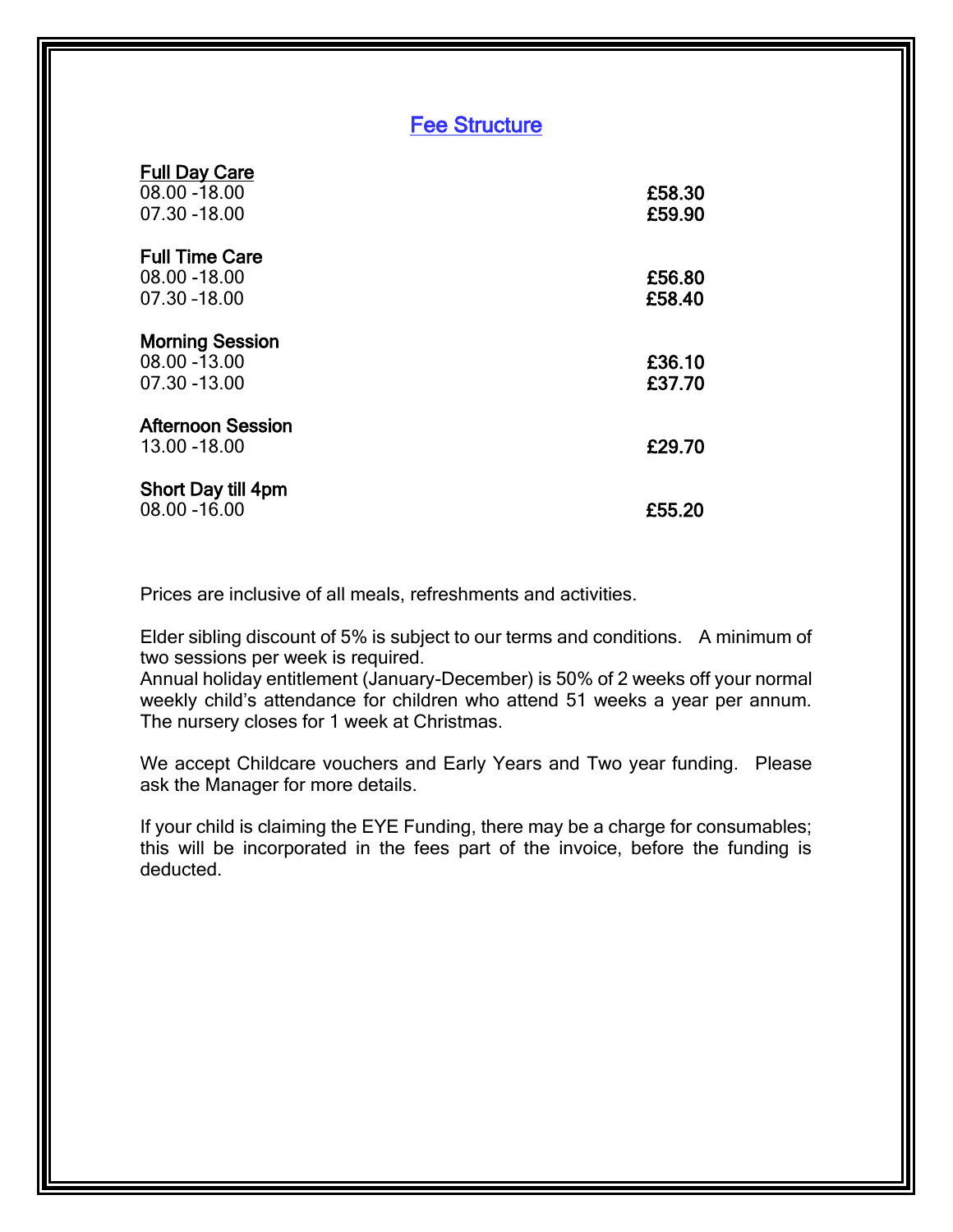| Male/Female                                  |                                                                   |                                                                                                                                                                             |
|----------------------------------------------|-------------------------------------------------------------------|-----------------------------------------------------------------------------------------------------------------------------------------------------------------------------|
|                                              |                                                                   |                                                                                                                                                                             |
|                                              | Child's First Language Other Language* Password                   |                                                                                                                                                                             |
| on the first settling session. Thank you.    | *information provided voluntarily, see ethnicity codes on page 10 | The nursery is required to check children's identity. Please bring your child's birth<br>certificate and the Health Visitor Red book with you when you hand this form in or |
| Name of Main Carer(s)                        |                                                                   |                                                                                                                                                                             |
| Name of persons with Parental Responsibility |                                                                   |                                                                                                                                                                             |
| Home                                         |                                                                   |                                                                                                                                                                             |
|                                              |                                                                   |                                                                                                                                                                             |
|                                              |                                                                   |                                                                                                                                                                             |
|                                              |                                                                   |                                                                                                                                                                             |
|                                              | Name                                                              | Number                                                                                                                                                                      |
|                                              |                                                                   |                                                                                                                                                                             |
|                                              |                                                                   |                                                                                                                                                                             |
|                                              |                                                                   |                                                                                                                                                                             |
|                                              |                                                                   |                                                                                                                                                                             |
|                                              |                                                                   |                                                                                                                                                                             |
|                                              |                                                                   |                                                                                                                                                                             |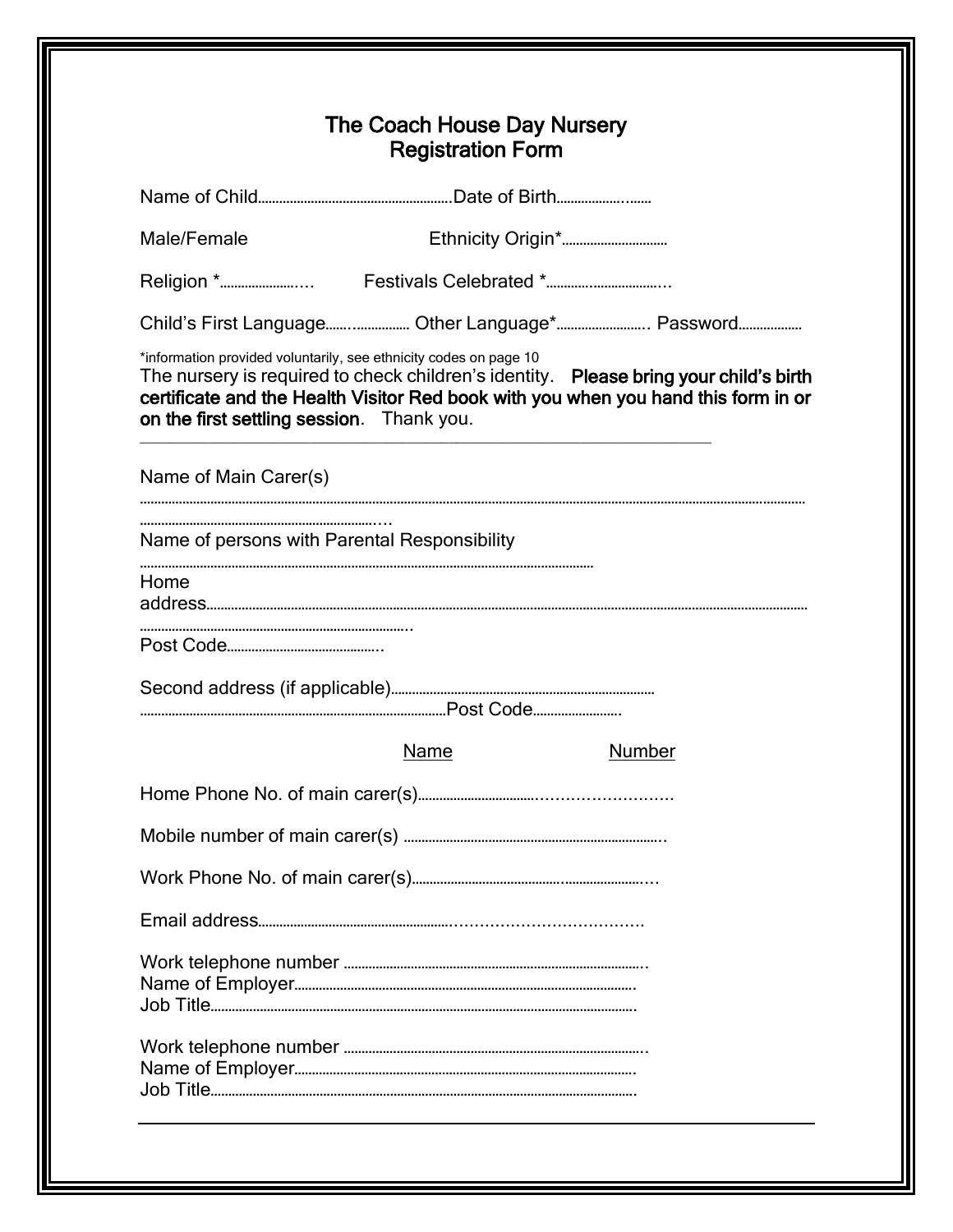| Name                  | Relationship to Child Telephone number                               |                  |
|-----------------------|----------------------------------------------------------------------|------------------|
|                       |                                                                      |                  |
| Name                  | Relationship to child                                                | Telephone number |
|                       |                                                                      |                  |
|                       |                                                                      |                  |
|                       |                                                                      |                  |
|                       |                                                                      |                  |
|                       | Is there any other medical information that we should be aware of?   |                  |
| Inoculations received |                                                                      |                  |
| Rubella               | MMR Meningitis C Measles Mumps                                       |                  |
|                       | DiphtheriaTetanusWhooping Cough                                      |                  |
|                       | Please state any known allergies or any special dietary requirements |                  |
|                       |                                                                      |                  |
|                       |                                                                      |                  |
|                       |                                                                      |                  |
|                       | Is your child disabled Yes/No?                                       |                  |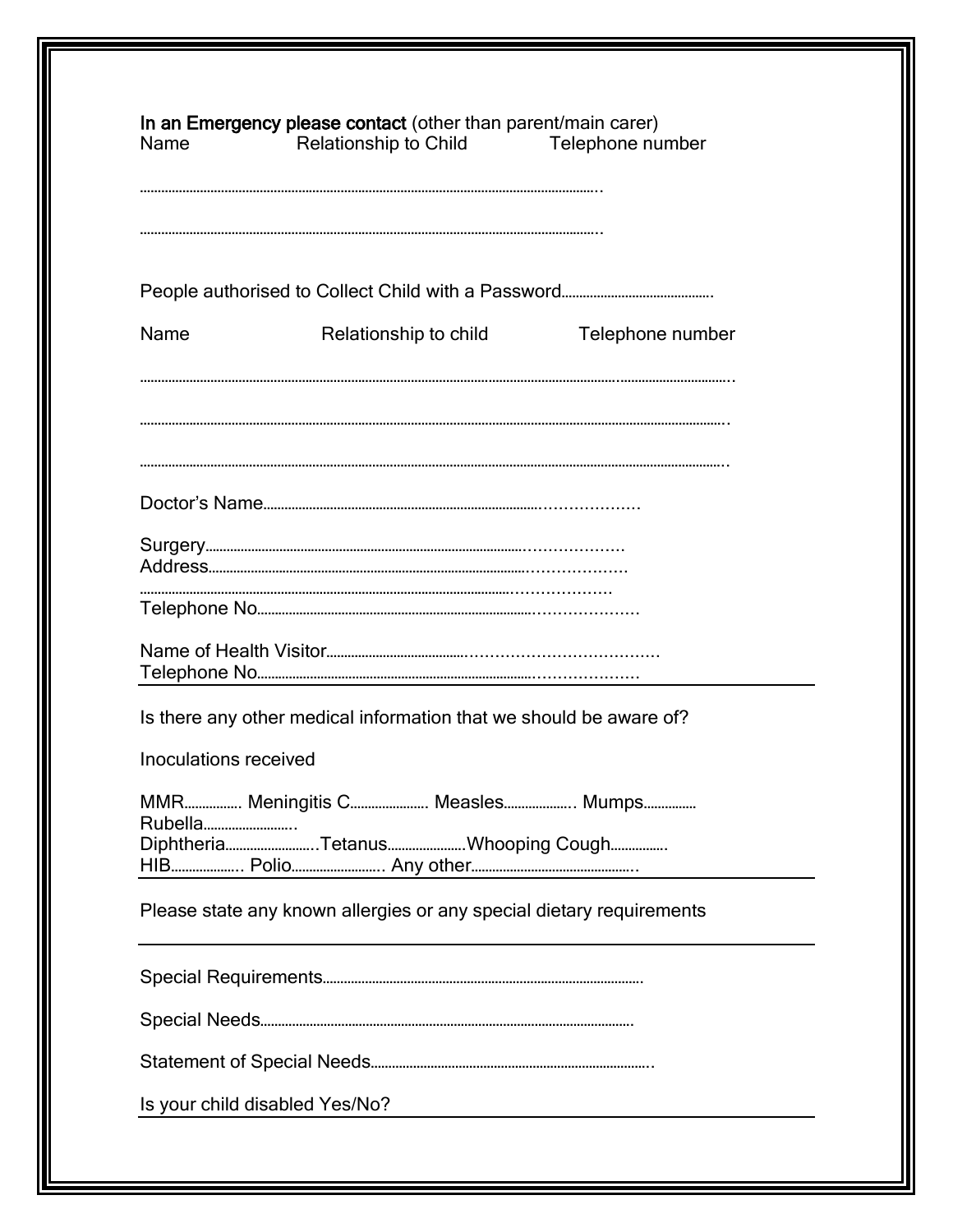#### **CONSENT**

I give/ do not give my consent for my child to receive medical treatment which is urgently necessary. Please give your reason on a separate page if consent is not given.

Signed (parent/carer) and the state of the Date Date

I understand that any member of staff who has concerns about a child's wellbeing will seek advice from Social Care and Health. (Please speak to the Manager if you are not clear about what this means)

Signed (parent/carer) Date

I give my consent for my child to be photographed and videoed and the images to be used for:-

Please delete where necessary

- 1 Record keeping (Tapestry online journal)  $\Box$
- 2 For photos of my child to be used on other children's online journal [
- 3 Displays in the Nursery
- The Website or promotional magazines, flyers
- 5 Taken by other parent/carers/grandparents of events eg; Nativity to be taken by Signed (parent/carer)  $\Box$

6 Photos for Face Book and Instagram

#### Signature: Date:

- I give my consent for my child to go on walks to the forest, fields and farm
- I give my permission for Practitioner observations
- I give my consent for plasters to be used on my child if injured
- I give my consent for Calpol to be administered if my child has a temperature and I cannot be contacted. Name of alternative medicine provided………………………………………………………..
- I give my consent for suncream to be applied to my child. I am happy for the nursery to use theirs or I will provide (State brand will provide)..................................
- I give my consent for Sudocream to be used at Nappy changes if needed

Date

Signed (parent/carer)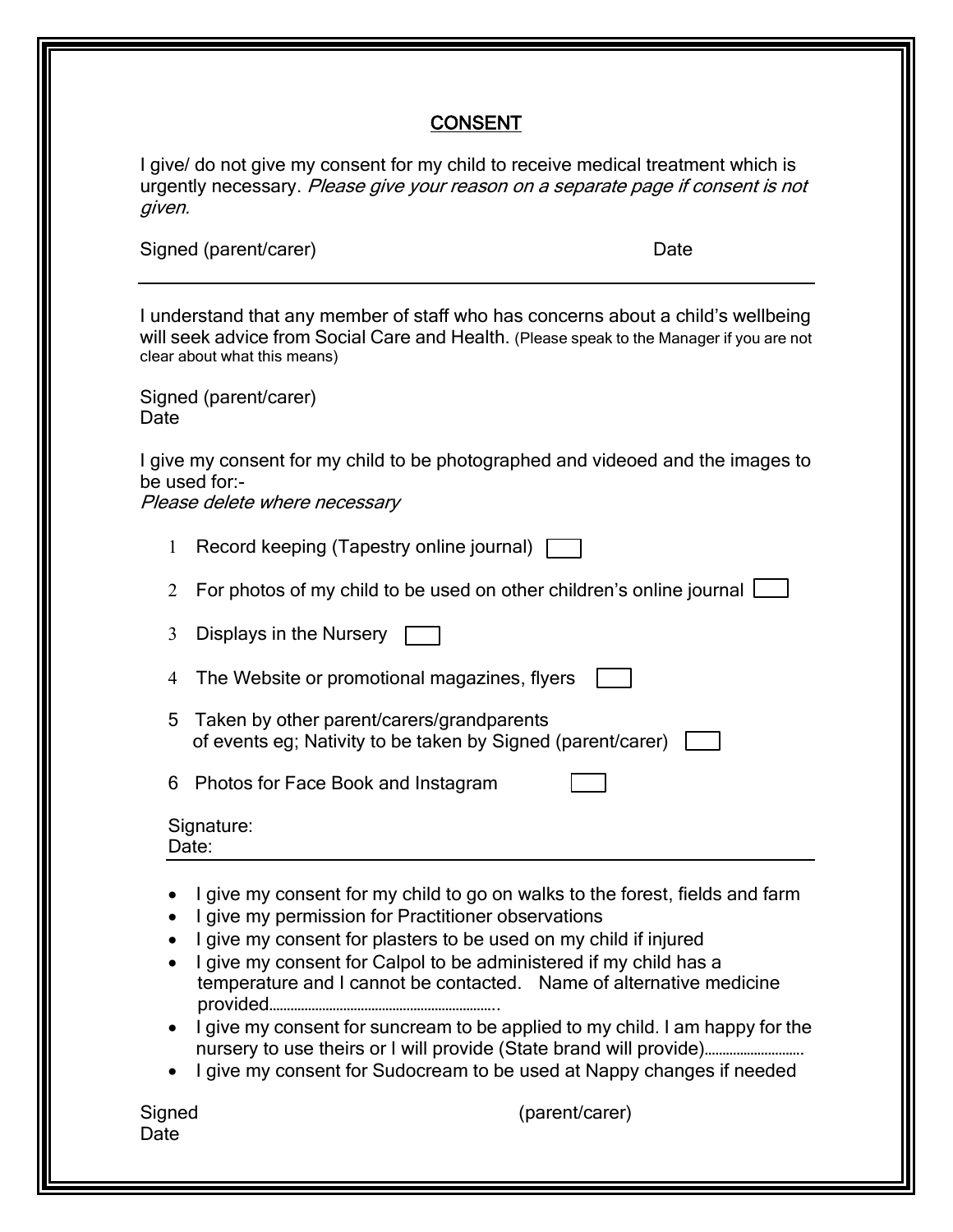Any additional information;

Please confirm sessions you require…

| <b>MONDAY</b>   | AM  | PM.       | <b>FULL DAY CARE</b> |
|-----------------|-----|-----------|----------------------|
| <b>TUESDAY</b>  | AM. | <b>PM</b> | <b>FULL DAY CARE</b> |
| WEDNESDAY AM    |     | <b>PM</b> | <b>FULL DAY CARE</b> |
| <b>THURSDAY</b> | AM  | <b>PM</b> | <b>FULL DAY CARE</b> |
| <b>FRIDAY</b>   | AM  | РM        | <b>FULL DAY CARE</b> |

Please fill in the box below, if you require ONLY the Early Years funded 15 or 30 hours (term time only) or 11or 22 hours (stretched funding) attendance at The Coach House Day Nursery. Please see our 'Help with fees' page for more information.

|                                |        | <b>Funded Hours Only</b> |           |          |        |
|--------------------------------|--------|--------------------------|-----------|----------|--------|
|                                | Mondav | l uesdav                 | Wednesday | Thursdav | Fridav |
| Hours requested<br>between 8-6 |        |                          |           |          |        |

Starting date and the starting of the starting of the starting of the starting of the starting of the starting

Please enclose a non-refundable deposit of £50. Fully funded children do not need to pay a deposit.

£………………….. This money will be deducted from your first invoice.

I agree to abide by the Terms and Conditions and all policies in force, and to pay fees due by the date required. (Only one signature required)

| Mother's  |      |
|-----------|------|
| signature | Date |
|           |      |
| Father's  |      |
| signature | Date |

(It would be a great help to us if you could enclose photos of close members of the family, pets etc. These photos will be used to make a book for practitioners to share with your child and other children in the room). Please keep the Manager informed of any changes in your family circumstances. Thank you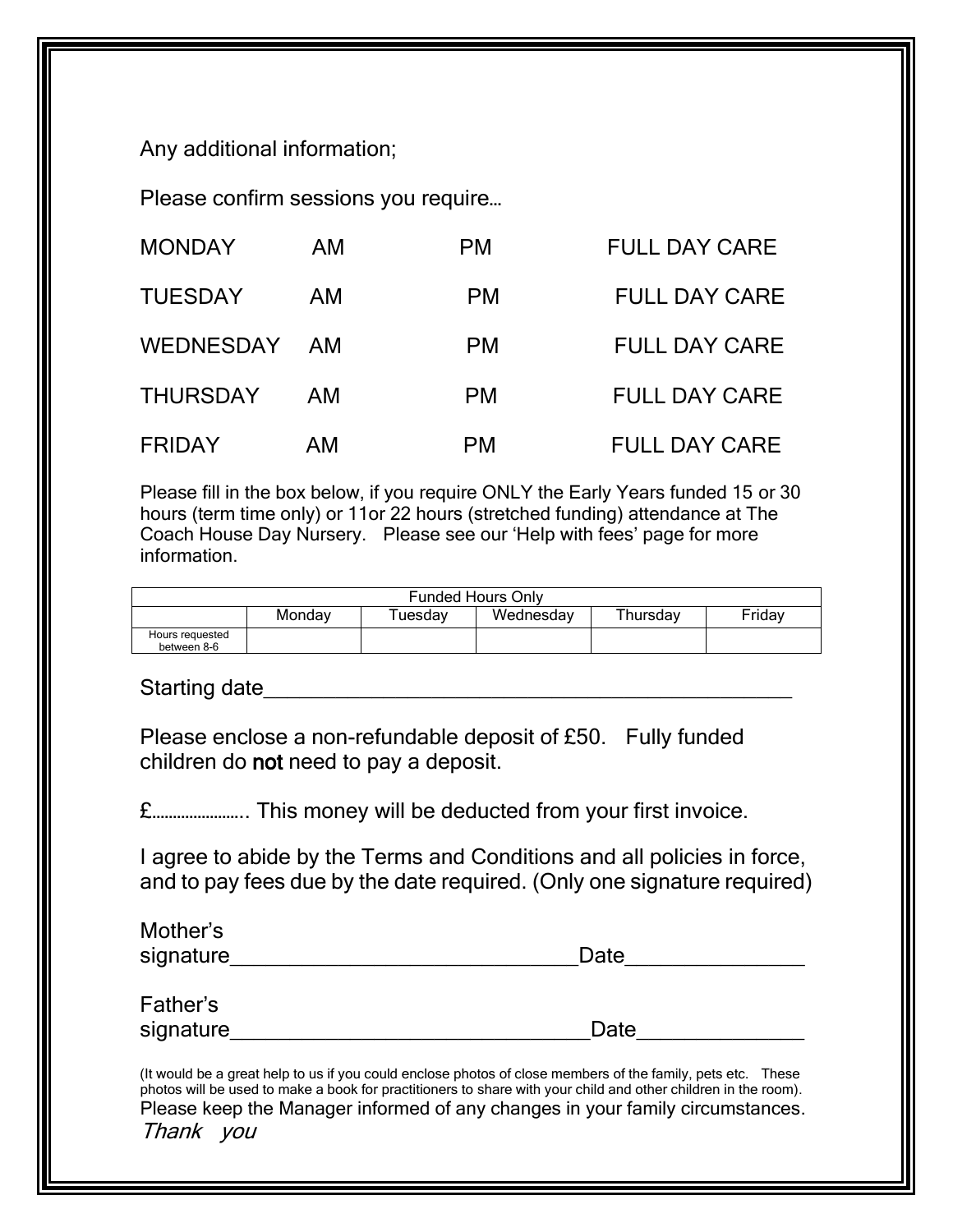#### **Ethnicity Codes**

| <b>Ethnicity Codes</b>                   |             |
|------------------------------------------|-------------|
|                                          |             |
| <b>White British</b>                     | WBRI        |
| Bangladeshi                              | <b>ABAN</b> |
| Indian                                   | <b>AIND</b> |
| Pakistani                                | <b>APKN</b> |
| Any other Asian background               | <b>AOTH</b> |
| <b>Black African</b>                     | <b>BAFR</b> |
| <b>Black Caribbean</b>                   | <b>BCRB</b> |
| Nepali                                   | <b>ANEP</b> |
| <b>Any other Black Background</b>        | <b>BOTH</b> |
| <b>Chinese</b>                           | <b>CHNE</b> |
| Any other Mixed Background               | <b>MOTH</b> |
| <b>White and Asian</b>                   | <b>MWAS</b> |
| <b>White and Black African</b>           | <b>MWBA</b> |
| White and Black Caribbean                | <b>MWBC</b> |
| <b>White Irish</b>                       | <b>WIRI</b> |
| <b>White Traveller of Irish Heritage</b> | <b>WIRT</b> |
| Any other White background               | <b>WOTH</b> |
| GYPSY/Roma                               | <b>WROM</b> |
| Arab                                     | <b>ARA</b>  |
| Any other ethnic group                   | <b>OOTH</b> |
| Do Not Wish to Disclose                  | <b>REFU</b> |
|                                          |             |
|                                          |             |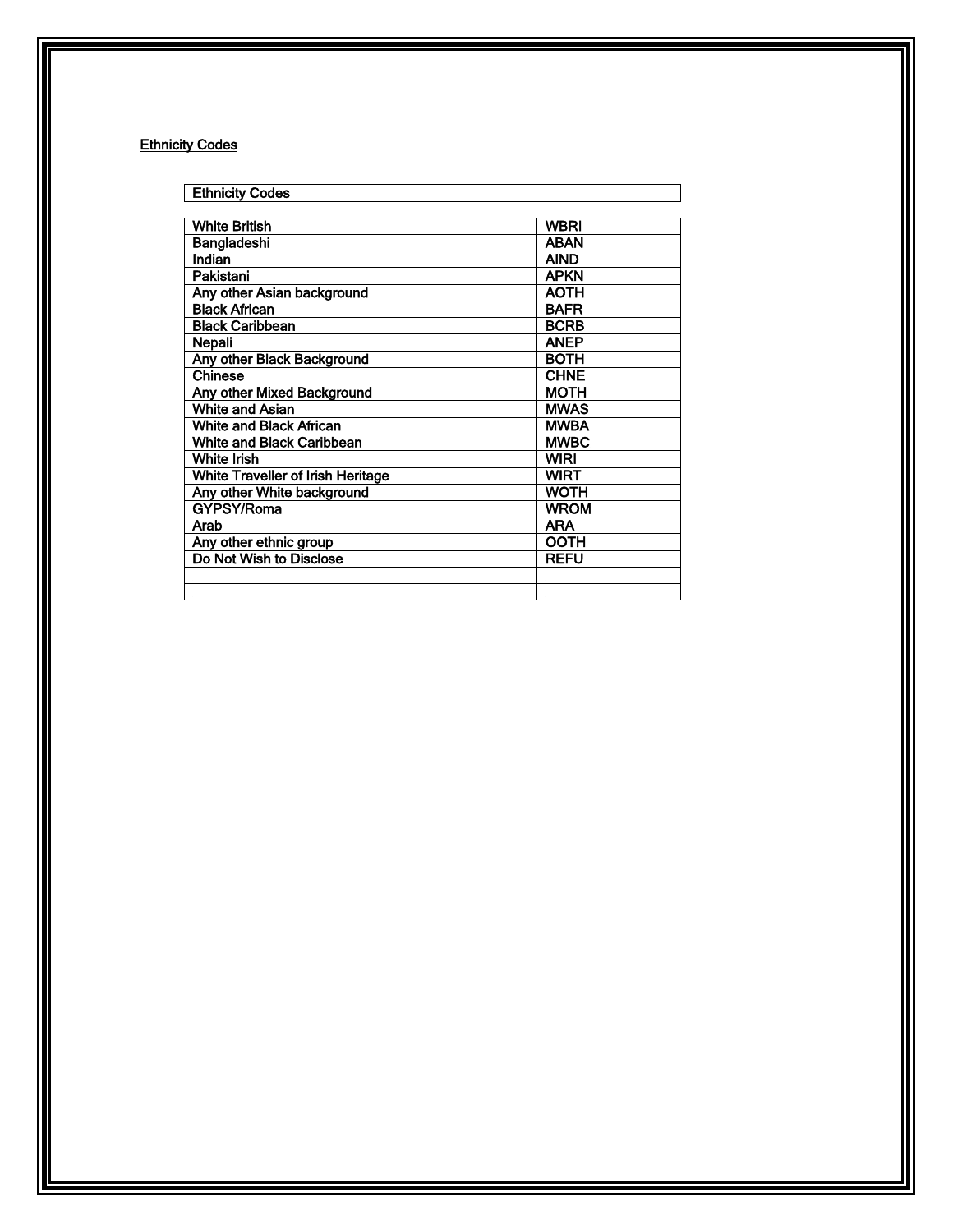| Daily Routines (please tell us a little about your child's routine to help us settle him/her) |
|-----------------------------------------------------------------------------------------------|
|                                                                                               |
|                                                                                               |
|                                                                                               |
|                                                                                               |
|                                                                                               |
|                                                                                               |
|                                                                                               |
|                                                                                               |
|                                                                                               |
|                                                                                               |
|                                                                                               |
|                                                                                               |
|                                                                                               |
|                                                                                               |
|                                                                                               |
|                                                                                               |
|                                                                                               |
|                                                                                               |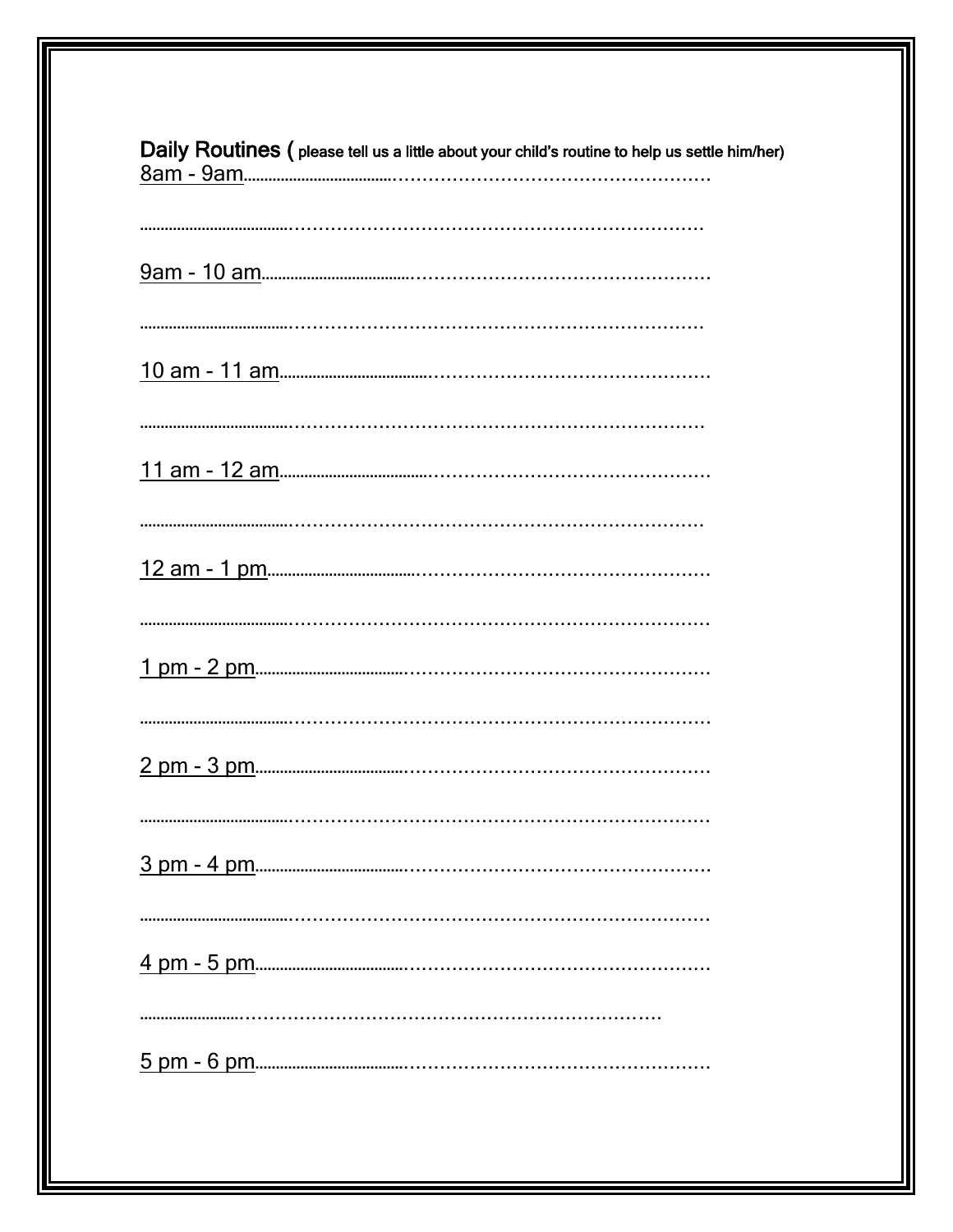

# Terms and Condition of Attendance



- 1. To secure an offered place a fully completed booking form and deposit payment of one month's fees is required. This deposit is non-refundable and will be used towards your first month's fees as per your booking form. (Not required for funded only children).
- 2. Fees are due four weeks in advance. These can be paid by telephone/internet banking or debit/credit card. Fees will be reviewed annually or changed only under exceptional circumstances – one month's notice of any change will be given to parents. Late payment of fees will incur an additional charge as per our policy.
- 3. In the event that a start date is delayed, unless otherwise agreed, fees are due as from the original agreed date.
- 4. Any additional sessions or days must be booked and paid for in advance and are non-refundable. Early and Late Bird hours must be booked a week in advance to ensure adequate staffing. Swapping or deleting sessions will incur a £5.00 admin charge. Children attending nursery on a rolling staff rota need to give us at least 6 weeks notice by email otherwise the last rota will be taken and invoiced out and a charge made to reverse the invoice.
- 5. Should a place be unavailable for your child, their name will be placed on a waiting list. We will inform you by telephone or in writing as soon as a place becomes available for them.
- 6. A period of four weeks' notice, in writing, is required should you wish to withdraw your child from nursery; otherwise one month's fees will be charged.
- 7. Holiday entitlement is two weeks (of normal weekly attendance) at 50% retainer of fees: pro-rata per annum (Jan to Dec) for children who attend 51 weeks a year. We require six weeks written notice of your holiday intentions. Pre-school funding cannot be claimed if on holiday in term time.
- 8. Sickness PLEASE DO NOT bring your child into Nursery if they are unwell (e.g. heavy cough/cold). No child is allowed to attend with a contagious or infectious disease, or if they have had **diarrhoea or sickness in the last 48 hours**. Please see our Exclusion in case of Illness Policy.
- 9. If your child requires any prescribed medication whilst at Nursery, you must fill in a Medication Form and give full instructions to the Manager or a member of staff.
- 10. As we maintain a full time staff team, any non-attendance (i.e. illness) will be charged for at the full rate. Unforeseen closure of the nursery due to adverse weather conditions (e.g. snow) or any other unforeseen circumstance will be charged for. There is no charge when Nursery is closed over the Christmas week or for 8 normal Bank Holidays.
- 11. In the event that a room (bubble group) is required to isolate for 10 days this will be treated in the same way as illnesses (see No 10 of T&Cs). Sessions will not be credited back, however, we will offer the sessions if required to be taken at an alternative time subject to availability. This will also apply from February 2021 for children who do not attend due to shielding (Covid-19)
- 12. We record any children's accidents/incidents. Parents are notified and asked to sign the completed Accident/Incident Form.
- 13. Complaints Procedure should a parent be concerned about any aspect of our Nursery's provision/practice they should talk to the Nursery Manager. There is a complaints policy and procedure available to parents in our Policy Folder.
- 14. If any person other than yourself (or the nominated person on your Registration Form) is collecting your child, please inform the Manager by telephone or in writing. They will need to provide proof of identity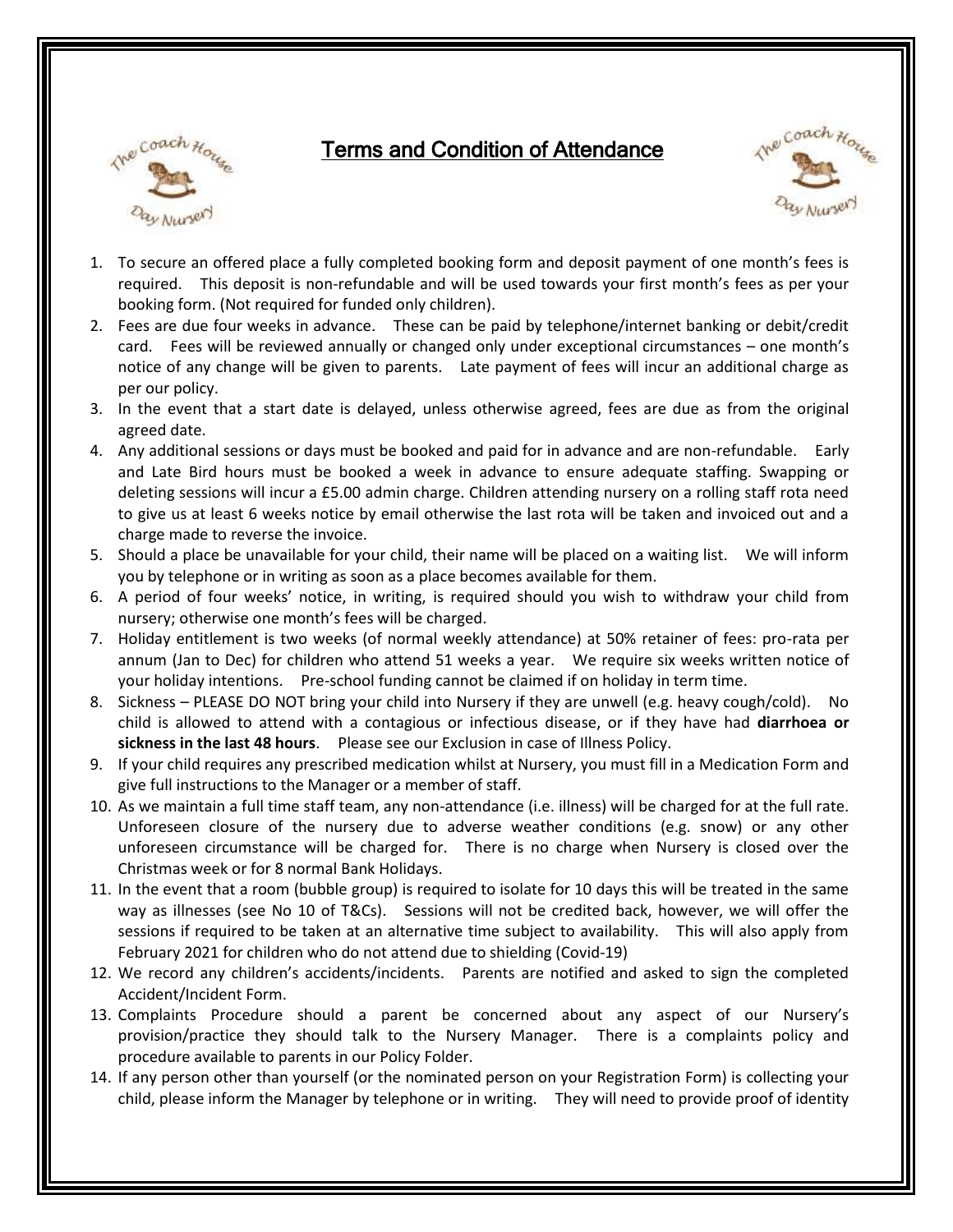and a password. We will telephone parents if this is not provided and the child will not be allowed to leave.

- 15. If a parent fails to collect a child then the Nursery will telephone **all** the contact numbers given. PLEASE KEEP THE NURSERY UP TO DATE WITH ANY CHANGES. If we have no response then we shall instigate our policy on the Non-Collection of a Child.
- 16. Consistently late collection will be recorded by staff in rooms, should this continue, a late charge will be added to your invoice. Please see Late Collection Policy.
- 17. The Nursery operates a Behaviour Management Policy and we aim to provide positive models on acceptable behaviour.
- 18. We operate a No Smoking Policy at Nursery at all times. There is no smoking permitted in the nursery or the car park. Parents must turn off mobile phones and digital devices whilst in the nursery.
- 19. The Coach House Day Nursery takes no responsibility for any contract entered into by outside agencies by parents. No reimbursement will be made by The Coach House Day Nursery if the outside company fails to deliver, makes false promises or goods are not delivered. It is solely your responsibility to decide which companies you choose to trust, become involved with and give money too.
- 20. The Coach House Day Nursery takes no responsibility for any accidents/incidents, loss of belongings or injury occurring outside of the Nursery building or within the car park.
- 21. All our current policies are available for parents to view in the reception area.
- 22. We are extremely proud of our staff here in The Coach House Day Nursery. We do not expect parents to enquire whether individual members of staff wish to become private nannies. Should any such approach occur, it would immediately compromise attendance at The Coach House Day Nursery of any child/children concerned. Furthermore, should a member of staff gain employment elsewhere within a period of six months of termination of contract as a result of contact made during nursery employment, then The Coach House Day Nursery reserves the right to charge that parent an introductory fee equivalent to one month's nursery salary, together with all other reasonable costs incurred by the nursery in replacing that staff member.
- 23. Whilst we will always endeavour to provide the greatest reasonable care we decline to accept liability for all reasonable actions or non-actions taken by nursery staff in such circumstances and that The Coach House Day Nursery Ltd would not assume any liability for same.
- 24. We reserve the right to alter our Terms and Conditions as required and a copy of the updated Terms and Conditions is available from the Nursery Manager on request.

 **~ ~ ~ ~ ~ ~ ~ ~ ~ ~ ~ ~ ~ ~ ~ ~ ~ ~ ~ ~ ~ ~ ~ ~ ~ ~ ~ ~** 

I hereby sign to say that I have read and understood the Terms and Conditions as set out above:

Parent's Signature: ………………………………………………… Date: …………………………

These Terms and Conditions were reviewed and updated on: 8<sup>th</sup> January 2021 by: The Coach House Day Nursery

### Please keep a copy for your information All our Policies are available to view in the reception area, some are on our website www.coachhousedaynursery.com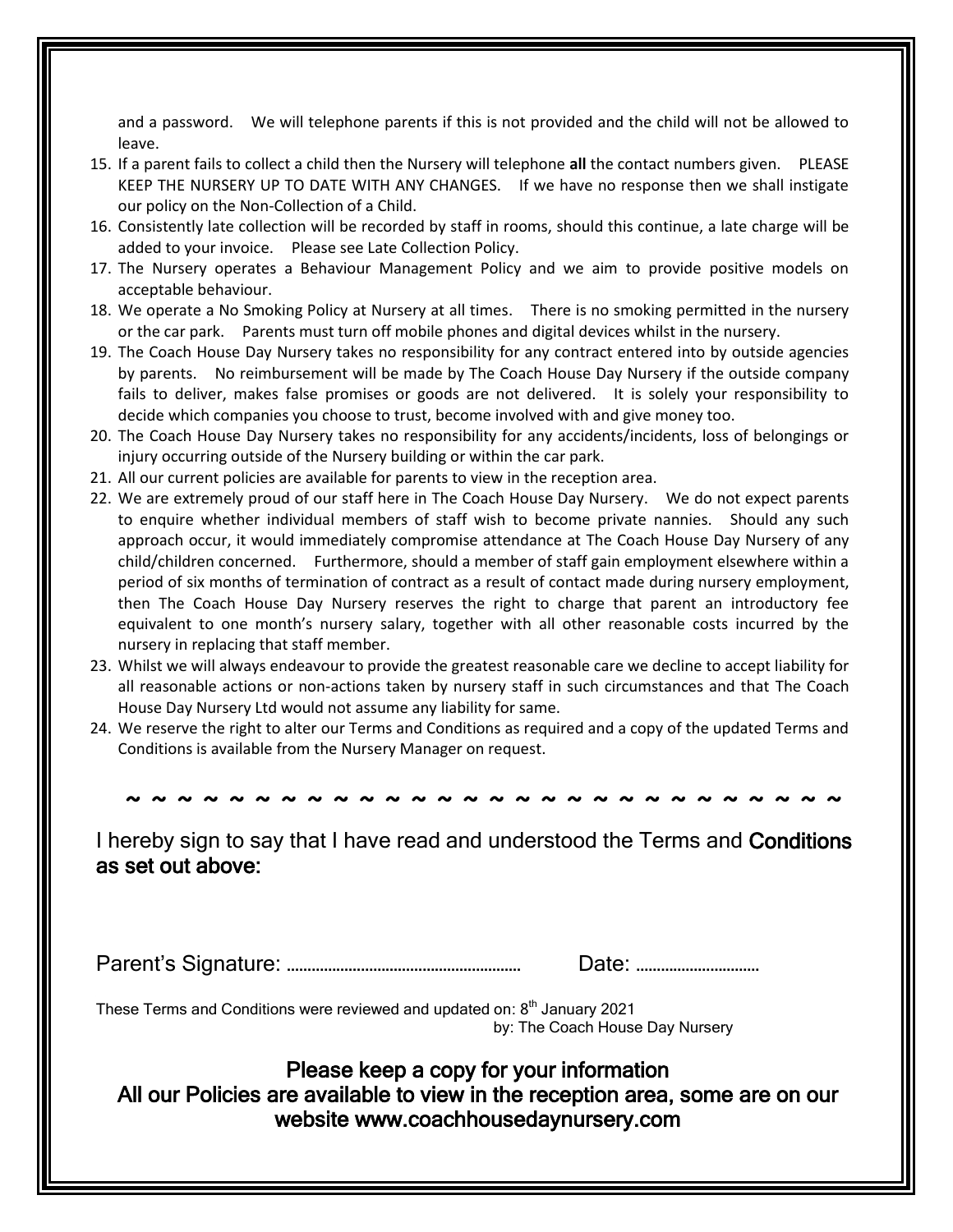# All About Me

My Name is; Today's date;

Please provide a little information about you arrival in the world; (were you born in hospital? How long did it take for you to arrive etc......

People in my family are (please include Grandparents, Aunts & Uncles known to your child, please provide 4 photos of special people in your family)

I live in a;  $(with(out)$  a garden)

My family pets are;

Food I really like; The food I really do not like is;

Do you have special words you use (eg; parts of your body, people)

 $\_$  , and the set of the set of the set of the set of the set of the set of the set of the set of the set of the set of the set of the set of the set of the set of the set of the set of the set of the set of the set of th

\_\_\_\_\_\_\_\_\_\_\_\_\_\_\_\_\_\_\_\_\_\_\_\_\_\_\_\_\_\_\_\_\_\_\_\_\_\_\_\_\_\_\_\_\_\_\_\_\_\_\_\_\_\_\_

 $\_$  , and the set of the set of the set of the set of the set of the set of the set of the set of the set of the set of the set of the set of the set of the set of the set of the set of the set of the set of the set of th

 $\_$  , and the set of the set of the set of the set of the set of the set of the set of the set of the set of the set of the set of the set of the set of the set of the set of the set of the set of the set of the set of th

\_\_\_\_\_\_\_\_\_\_\_\_\_\_\_\_\_\_\_\_\_\_\_\_\_\_\_\_\_\_\_\_\_\_\_\_\_\_\_\_\_\_\_\_\_\_\_\_\_\_\_\_\_\_\_\_\_\_\_\_\_\_\_\_\_\_\_\_\_\_\_\_\_\_\_\_\_\_\_\_\_\_\_\_\_\_

\_\_\_\_\_\_\_\_\_\_\_\_\_\_\_\_\_\_\_\_\_\_\_\_\_\_\_\_\_\_\_\_\_\_\_\_\_\_\_\_\_\_\_\_\_\_\_\_\_\_\_\_\_\_\_

Things that really interest me;

Things I do not like or scare me, how to comfort me;

Special Places/Countries I have visited and things I have done;

Things we do at the weekend;

Do you attend any other setting, please give name of your key person and a contact number so we can let the know how well you are doing……..

Please bring in approximately 5 family (including any pets) photos.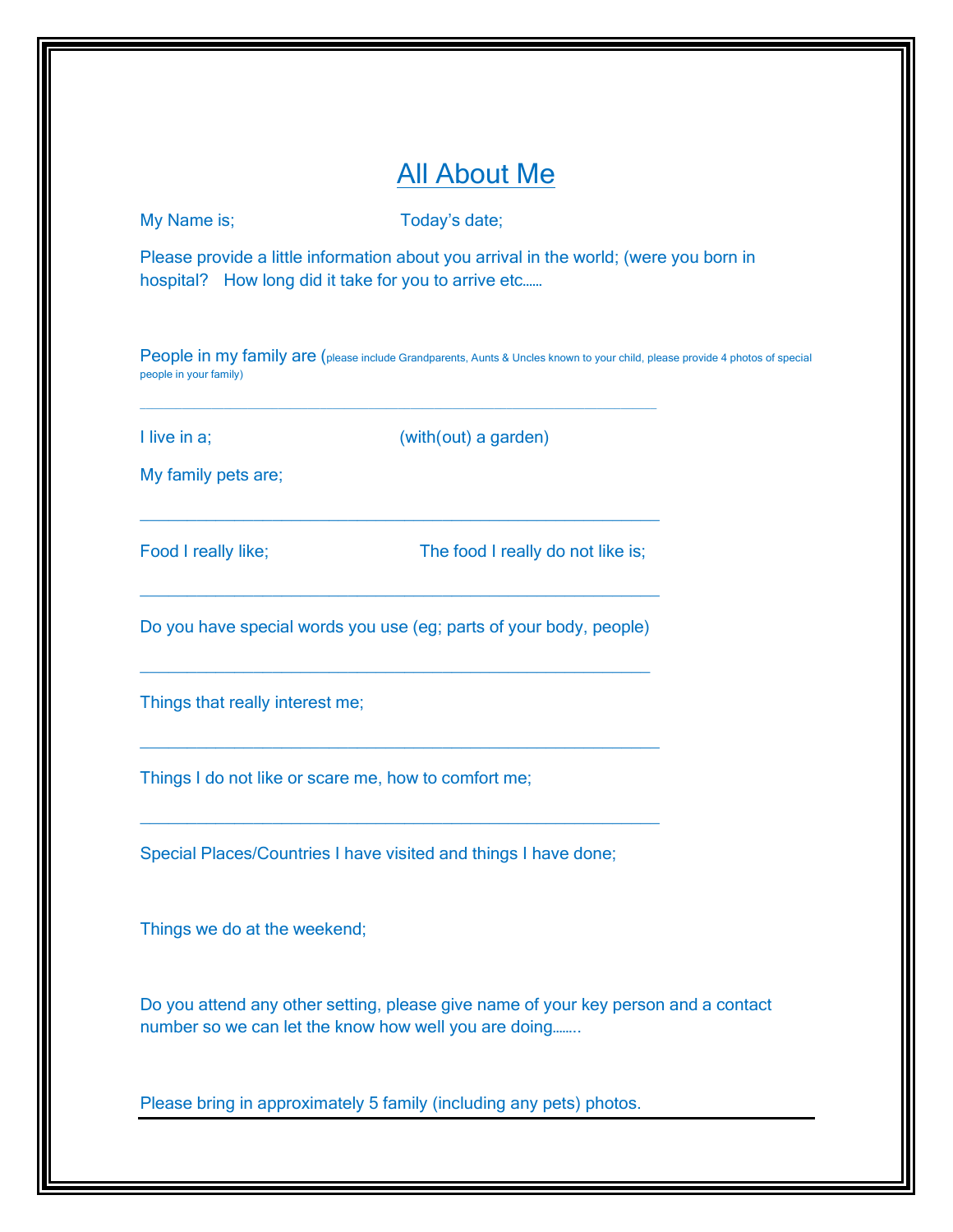## **Discounts and Government Schemes**

### **Elder Sibling Discount**

Elder sibling discount of 5% is subject to our terms and conditions. A minimum of two sessions per week is required.

### **Holiday Discount**

Annual holiday entitlement (January to December) is 50% of 2 weeks off your normal weekly child's attendance for children who attend 51 weeks a year per annum.

#### **Referral Reward**

If you refer a friend or colleague to the nursery you could receive £100 as a thank you.

#### **Information about Government Childcare Costs**

There are various schemes that the government run to support families these include: **Government funding for 2 year olds, Government funding for 3-4 year olds, 30 hours funding, Tax- Free Childcare and Tax credits.**

If you would like more information please look at the government website:

[https://www.hants.gov.uk/socialcareandhealth/childrebandfamilies/](https://www.hants.gov.uk/socialcareandhealth/childrebandfamilies/childcare) [childcare](https://www.hants.gov.uk/socialcareandhealth/childrebandfamilies/childcare) or [www.childcarechoices.gov.uk](http://www.childcarechoices.gov.uk/) 

**\* Government funding for 2 year old-** Some families are eligible for 2 year old funding depending on their circumstances

**\* Government funding for 3 and 4 year olds-** A term after their 3rd birthday all children are eligible for the funding of up to 15 hours a week term time or a total of 570 hours taken throughout the year.